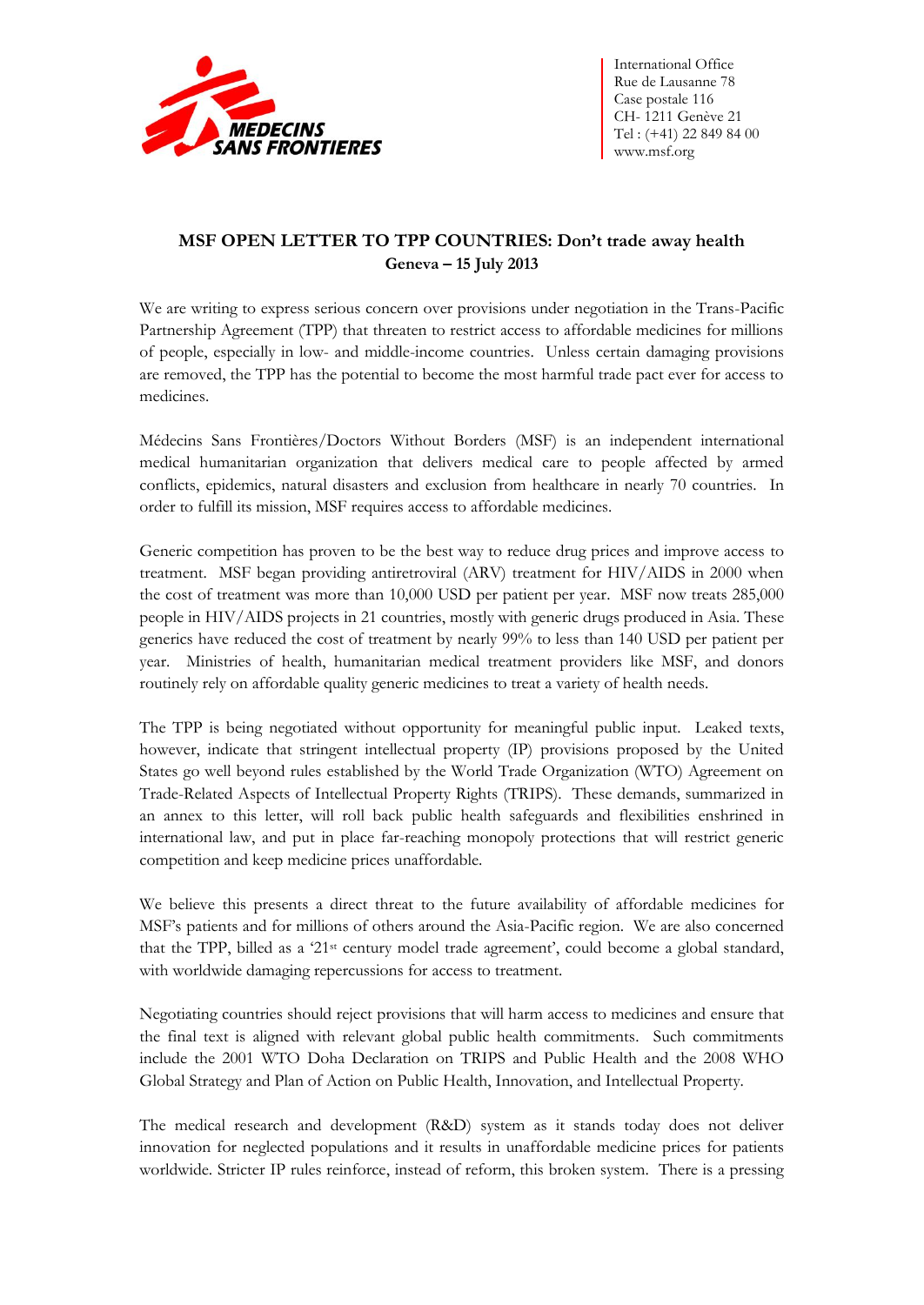need for a paradigm shift in the way pharmaceuticals are researched and developed, and how intellectual property is applied to medicines as global public goods. Governments should introduce global norms which delink drug development and price. MSF believes this is essential to closing the gap in access to medicines for millions of people around the world by promoting both innovation and access.

We thank you for your attention and are available for further discussions and information.

Sincerely,

Dr. Unni Karunakara, International President Médecins Sans Frontières

Dr. Manica Balasegaram Executive Director, Access Campaign Médecins Sans Frontières

Paul McPhun Executive Director, Australia Médecins Sans Frontières/Doctors Without Borders

Stephen Cornish Executive Director, Canada Médecins Sans Frontières/Doctors Without Borders

Eric Ouannes Executive Director, Japan Médecins Sans Frontières

Liesbeth Aelbrecht Director Ejecutivo, Mexico Médecins Sans Frontières/Médicos Sin Fronteras

Sophie Delaunay Executive Director, USA Médecins Sans Frontières/Doctors Without Borders